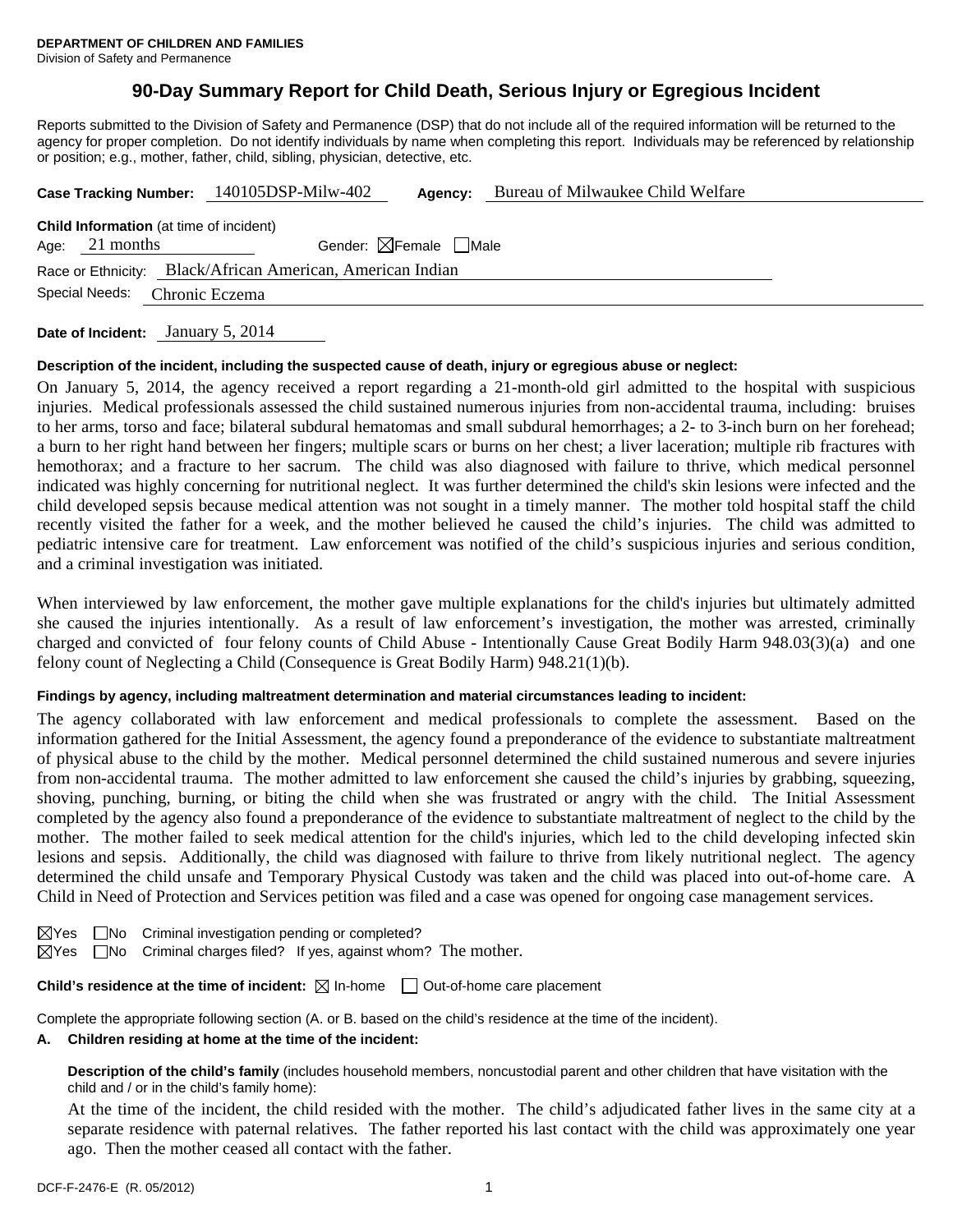**Yes No Statement of Services:** Were services under ch. 48 or ch. 938 being provided to the child, any member of the child's family or alleged maltreater at the time of the incident, including any referrals received by the agency or reports being investigated at time of incident?

#### **If "Yes", briefly describe the type of services, date(s) of last contact between agency and recipient(s) of those services, and the person(s) receiving those services:**  N/A

**Summary of all involvement in services as adults under ch. 48 or ch. 938 by child's parents or alleged maltreater in the previous five years:** (Does not include the current incident.)

The mother had six other children prior to the child's birth; the older children are currently age 9, 7, 6, 5, 4, and 3 years old. All six of the older children were subjects of Termination of Parental Rights /Adoption or Transfer of Guardianship proceedings prior to this incident.

In February 2009, the newborn (now 4-year-old) half-sibling of the child was taken into Temporary Physical Custody by the agency and placed in out-of-home care. Due to concerns regarding the mother's untreated mental health issues and her inability to meet the newborn half-sibling's basic needs, a Child in Need of Protection or Services petition was filed in juvenile court regarding this half-sibling. The case remained open with the agency for On-going case management services. The mother's parental rights to the 9-year-old, 7-year-old, 6-year-old and 5-year-old were terminated in January, 2010.

In February 2010, another newborn (now 3-year-old) half-sibling to the child was determined unsafe. Due to the mother's untreated mental health issues and inability to meet the newborn half-sibling's basic needs the (now 3-year-old) half-sibling was placed in out-of-home care. A Child in Need of Protection or Services petition was filed on behalf of the newborn (now 3-year-old) half-sibling in juvenile court. The case remained open and the agency continued providing On-going case management services to the family.

In November 2011, guardianship of the 4-year-old and 3-year-old half-siblings was transferred and the agency closed the case as there were no remaining children in the mother's care or guardianship.

#### **Summary of actions taken by the agency under ch. 48, including any investigation of a report or referrals to services involving the child, any member of the child's family living in this household and the child's parents and alleged maltreater.** (Does not include the current incident.)

(Note: Screened out reports listed in this section may include only the date of the report, screening decision, and if a referral to services occurred at Access. Reports that do not constitute a reasonable suspicion of maltreatment or a reason to believe that the child is threatened with harm are not required to be screened in for an initial assessment, and no further action is required by the agency.)

On February 28, 2005, the agency screened out a CPS Report.

On August 9, 2007, the agency screened in a CPS Report alleging neglect by the mother to three of the child's older halfsiblings (age 2 years, 1 year, and 5 months at the time). While the agency was completing an Assessment, another CPS Report was received and screened in (see below for further details).

On September 12, 2007, the agency screened in a Services Report when the agency was court-ordered to complete a home study on the mother after private petitions for guardianship were initiated for the child's three older half-siblings.

On November 28, 2007, the agency received another CPS Report during the Assessment regarding the report received in August, 2007. The agency screened in the second report, which alleged neglect by the mother to the child's then-two-yearold half-sister. An Assessment addressing both CPS Reports was completed which determined the three older half-siblings unsafe. The three half-siblings were taken into Temporary Physical Custody and placed with a relative who petitioned for legal guardianship. The agency opened the case to provide the family with On-going case management services.

On March 28, 2008, while the case was open for On-going services, the agency screened in a CPS Report alleged neglect by the mother to another half-sibling of the child, when the half-sibling was a newborn. An Assessment was completed and the allegation of neglect was unsubstantiated. However, the agency determined the newborn half-sibling unsafe in the mother's care. The half-sibling was taken into Temporary Physical Custody and placed into out-of-home care. A Child in Need of Protection or Services petition was filed in juvenile court regarding this half-sibling, and the case remained open with the agency for On-going case management services.

DCF-F-2476-E (R. 05/2012) 2 On February 27, 2009, the agency screened in a report alleging neglect by the mother to another half-sibling as a newborn